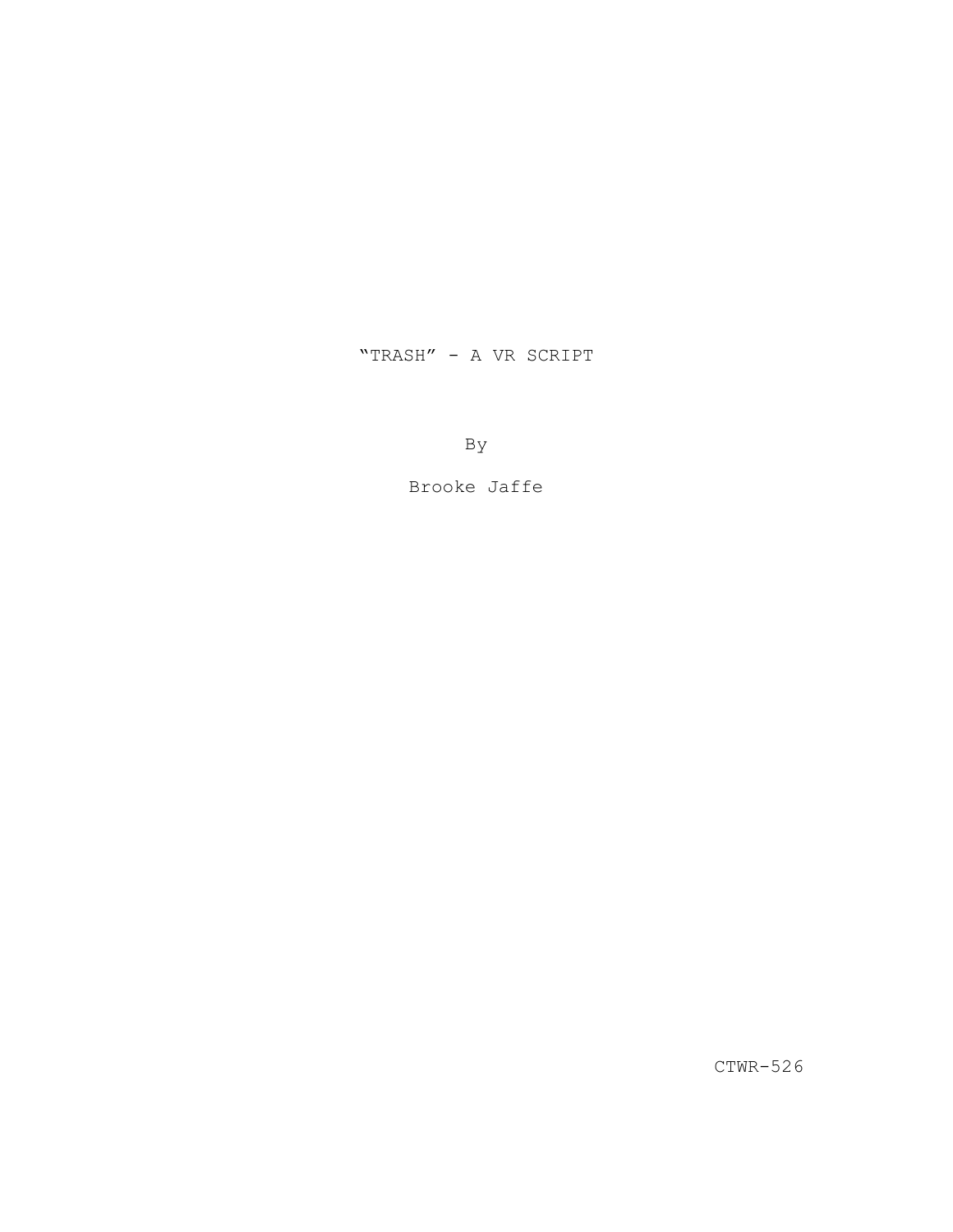FADE IN:

# EXT. TRASH ISLAND. – DAY

[SCRIPT NOTE: [Using this Quadrant system-](https://nofilmschool.com/sites/default/files/styles/article_wide/public/eye_for_an_eye_filmatics_vr_script.jpg?itok=Pcm1Yaqa)- Q1 is black, Q2 is red, Q3 is Blue, Q4 is Green, Q6 (Above) is Orange, Q7 (Below) is purple. All orientations are listed in direct reference to the quadrants as they are oriented when the player begins— they do not move with the player.]

It's dark. You can hear the low roar of the sea seep into your perception, the caw of gulls. The buzzing of flies. There's shuffling growing louder and louder, like something large is being dragged across bumpy ground.

Your eyes creak open. Ugh, too bright— the world is horrifically, painfully white until you adjust: you start to see shapes, fading out of the light like they're walking towards you through fog. A rusty barrel labeled with a cartoon stegosaurus and a logo for "Happysaur Oil and Power". A pile of fetid fish guts laced with seaweed. An abandoned life preserver from the S.S. Marianne, broken and dirty and half-buried underneath your cheek. It's been here a while. Have you?

It's early afternoon, based on the height of the sun. Light wobbles and bends in the heat rising off the floor of garbage. This would look like a beach, if beaches had sand made of packing peanuts and ground-up plastic to-go cups. Faintly, from far on the horizon, there's a trail of white smoke drifting up to the sky and into hazy clouds.

You stand. If you look down at yourself your clothes are ragged, waterlogged, dried in the sun. There's a cord around your neck with something at the end making a faint pulsing sound, and a small red light flashes in time.

To your left, the dragging stops and you hear the muffled noise of an angry seagull and someone cursing at it to bat it away. A few moments later, a gull with ratty wings flaps down onto an overturned stack of discarded bobbleheads before you and looks at you curiously; it squawks.

The shuffling-dragging sound still grows closer, closer. There's a faint humming with it, like someone whistling while they work. Periodically the dragging sound pauses and there is a small crash or shifting, and then it resumes From between two hills of junk appears someone so wrapped up in old ratty blankets and deconstructed shirts that it's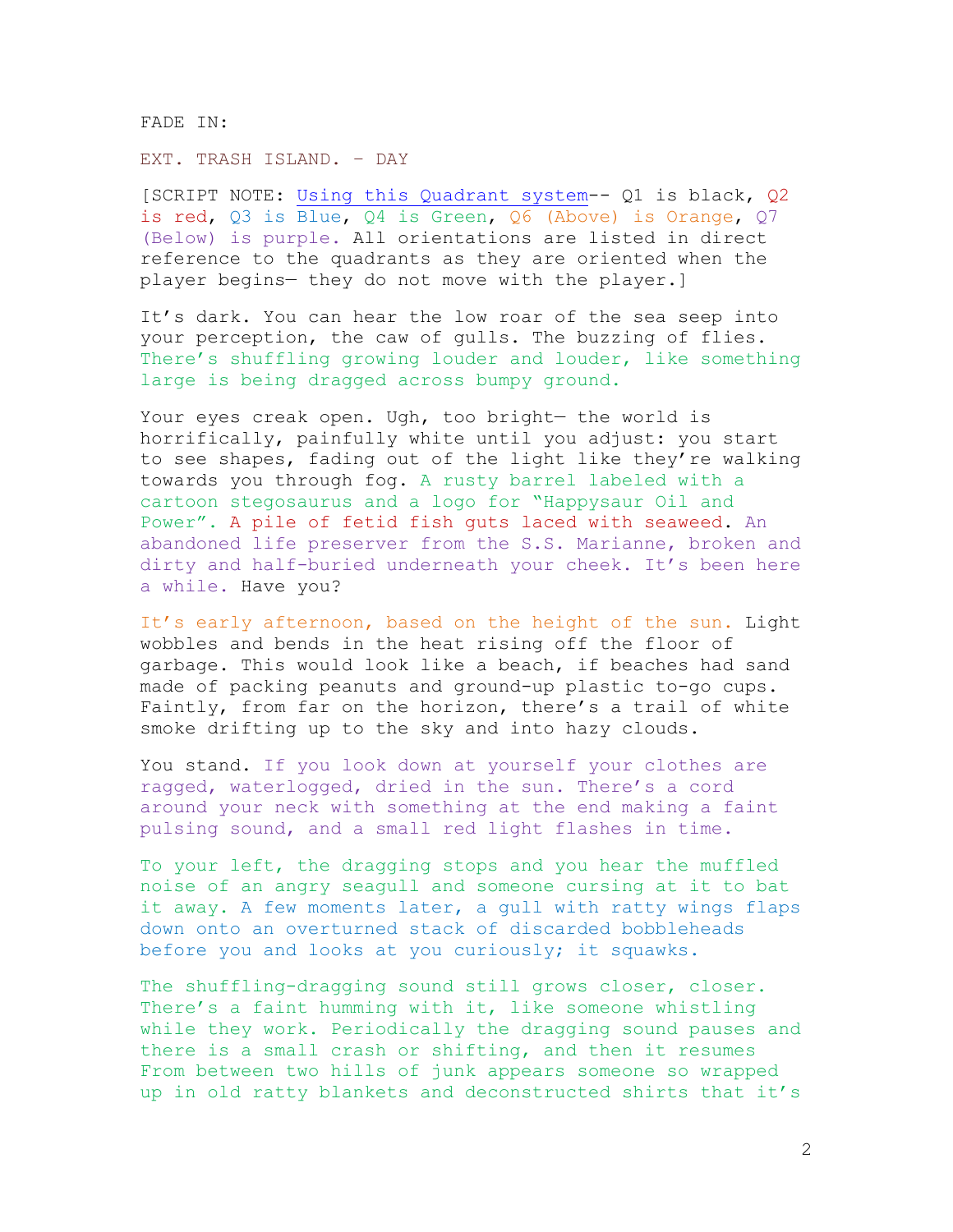hard to get any sense of what gender they could be. Even the voice is hard to pin down. They look at you through Coke-bottle goggles (which may be more literal than the term usually suggests). Behind them is a giant sack made of stitched-together plastic bags mounted on a makeshift cart cobbled together out of old skateboards and bicycle wheels.

#### STRANGER

## Oh? You're new.

THE STRANGER(Old?) approaches you, cart dragging behind them, and drops the handle to look you over. They sound croaky and aged, whoever they are.

## STRANGER

Where d'you come from, eh? Not many end up here.

You don't know how to answer.

## STRANGER

Fine, fine. Come help me with this, wouldja?

You start to walk over, but before you can take a step the Stranger blocks your way and stops. Their goggles level at the thing around your neck.

#### STRANGER

#### Whatcha got there?

They examine the pendant-device hanging from your neck, pulling off their goggles for a moment to squint at it with milky eyes before settling back and replacing their goggles.

#### STRANGER

Huh, never seen one'a those before. Reckon you don't know what it is, neither?

(beat)

Don't know much 'bout much, do you kid?

Another thing you have no answer for. The Stranger moves aside and gestures to a small empty place on the cart next to the bag, where you can sit. If you look inside the bag,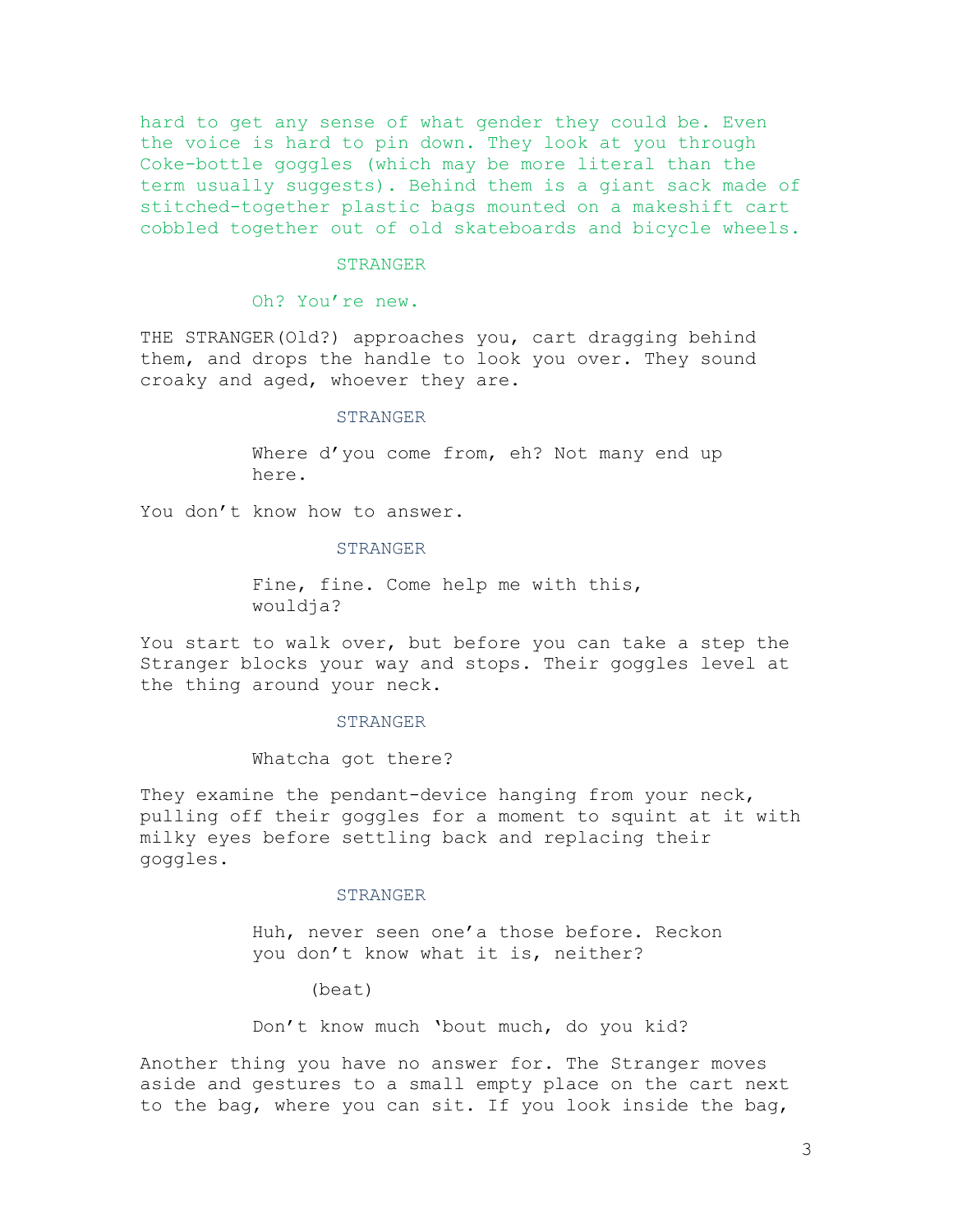it's full of any number of things that would end up in the garbage but still could contain some kind of food: ketchup packets, old bags of chips with a few crumbs left inside, not-quite-scraped-clean jars of peanut butter, militarygrade survival rations still in their packets but a month or two past the "use-by" date. Looks like what you'd expect.

### STRANGER

Well, sit there. I can pull, but I need someone to shoo the damn gulls away from my stash. Just wave your arms at 'em when they land an' they'll go away. You do that for me, I'll take you back to my place where it's safe, I can get you some fresh water, and we can take a better look at that thing you got 'round your neck. Someone in town might be able to tell you what it is.

You sit. Soon after, the cart jerks to life and starts moving. The Stranger talks as you are pulled along.

# STRANGER

I been finding some ship parts around, lately. Think you might'a washed up here like that.

A seagull lands on top of the bag and starts pecking at its contents. You wave your arms at it and it squawks defensively, but flaps its wings and leaves all the same. *If you decide not to wave it away, it steals a mostly-empty bag of cheese pops and flies off, causing the Stranger to swear angrily and glare back at you.*

As the cart winds through the terrain, it's all made of junk: hills of soggy carboard and plastic bottles, valleys of pizza boxes and plywood. A lot of this trash looks really old. The newer stuff is in a thin layer on the top: bullet casings, stacks of banned books, some bones from who knows what.

#### STRANGER

# You talk at all, kid?

You look at the Stranger. *UI prompts you: shake your head, shrug, or put your hand horizontally in front of you and*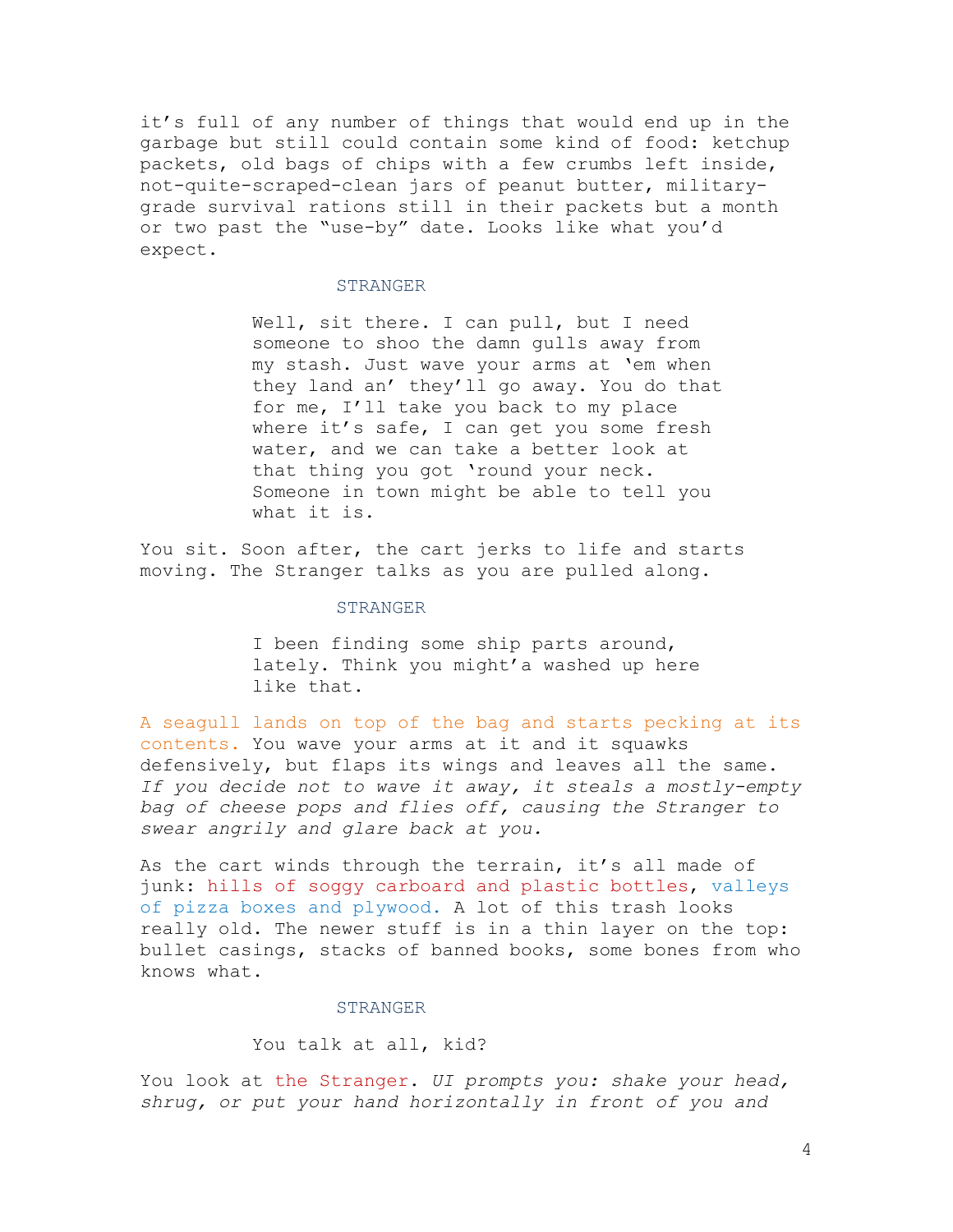*wiggle the sides up and down in a "so-so" gesture while holding the controller.*

## STRANGER

Heh, got it, got it. Well you're not the noisiest company I got, that honor goes to the people in town and to these fuckers— (they gesture to the seagulls)— but considerin' how they TAKE MY STUFF (they yell pointedly at a flock that caws mockingly back) I'll take some quiet time.

Another gull lands on the bag, this time a little closer to you. You wave it away. A low mechanical hum becomes audible in the distance, and it gets louder the longer you continue on.

### STRANGER

Almost there.

The cart travels on, and in the distance you can slowly see the edge of what looks like a makeshift building— plywood panels and tin roofing with pool noodles cut in half and hooked up to collect rainwater and pour it into a bucket. A few fish are strung up by their tails from old soda can rings and left to dry. A lead dumpster sits nearby.

When the cart crests the hill you can see beyond the shack: a small town sprawls out of the grime and mish-mosh, buildings propped up with everything from liter soda bottles to Styrofoam to a few broken-up old epoxy surfboards. There's maybe twenty "buildings" in a loose circle around a central square, and a few people mill about. There's one large structure that dwarfs the rest: A giant engine, sputtering and trailing plumes of thick black smoke. This is where the mechanical humming is coming from.

If you look even further out, you can see the coast of the island winding into the horizon. The trash continues on and on.

As the stranger starts talking, the light overhead grows shaded. A cloud is passing over.

## STRANGER

(Proudly, acknowledging that they were a part of making something out of nothing)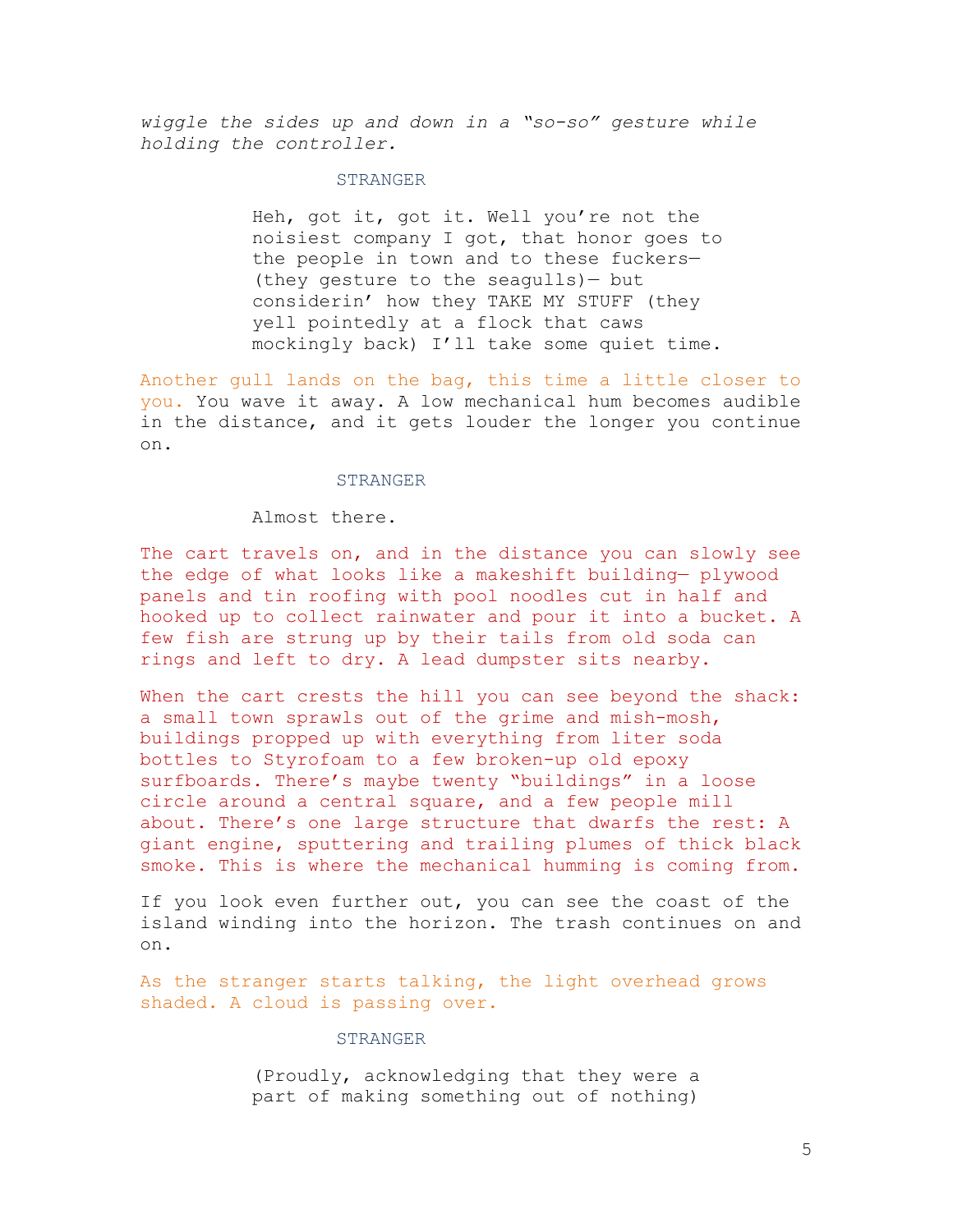Welcome to Junk City. The biggest un-Incorporated, non-corporate town this side of the Mississippi. The people here all sailed outta the Republic of LA to get to the island back when it was in the middle of the pacific, and we got that big fella (pointing to the engine) outta a drifting cargo ship not too long after. The island ain't an island any more so much as the biggest boat this world has ever seen… (continues rambling)

Something lands on top of the cart. It's not a seagull this time— it's almost like snow: grey-white and delicate, falling in flakes. First one, then two, then a gentle steady flurry.

# STRANGER

What the…

There is a flash of light from the west. If the player looks back behind them, they can see a giant plume of white smoke from where they woke up.

The beeping of the device on your necklace suddenly grows faster, and louder, and louder, and faster—

Until it stops.

A roar of fire and light trails overhead, and just as you think that this missile is heading right for you, it *whooshes* by— past you, past the Stranger—

and heads straight for the town—

It hits and the world freezes. Every citizen of Trash Island is stock-still: curled up behind walls, arms raised protectively in defense from an explosion that is certainly about to happen… any moment now…

The missile is stuck halfway into the ground. It does not explode. It does not burst into flames. White smoke drifts out of the rapidly-cooling exhaust pipe, but that's it--

Until the missile hisses and a valve releases. Thick greenpurple miasma drifts out in a molasses advance that is as slow as it is unrelenting. People turn and see it coming and are filled with the singular certainty that it is dangerous, somehow, despite the incredible uncertainty as